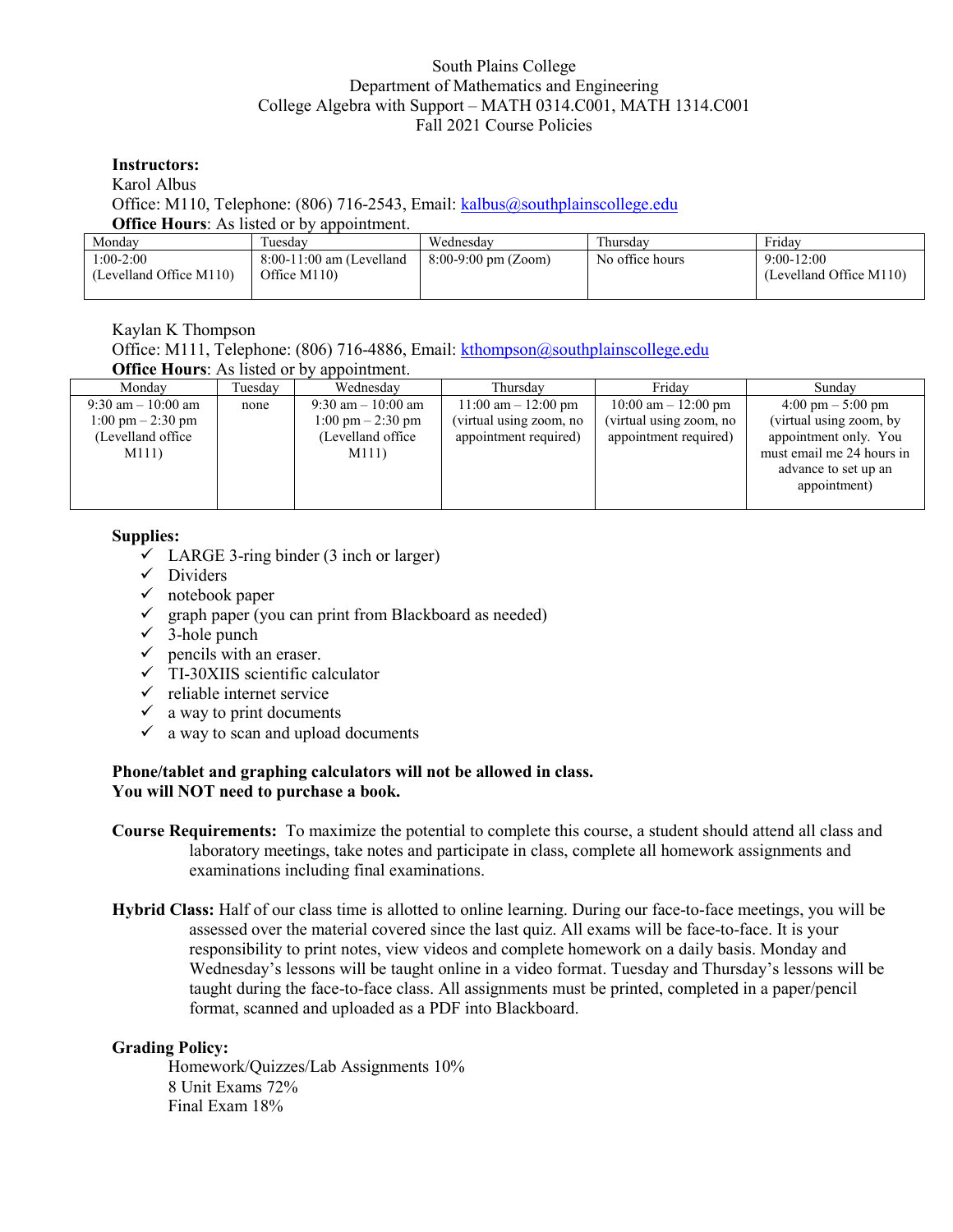# **Homework/Quizzes/Lab Assignments/Binder Checks**:

- Each homework assignment must be submitted through Blackboard as a SINGLE PDF document. Work the problems early enough to seek help if needed. You should expect to spend as much time outside of class as you do in class practicing homework problems and studying. Absolutely no late homework assignments will be accepted.
- Quizzes will be given during almost all class periods to demonstrate that you have practiced the skills from the previous class/classes. Make-up quizzes will not be given and a zero will be given.
- Periodically, lab assignments will be given, completed, and turned in during a class period. If absent, a zero will be given.
- All students will keep a binder which will be used as a reference and study guide. Your binder should be brought to class every day! Neatness and organization of a 3-ring binder are important.

**Exams**: There will be 8 unit exams given and a comprehensive final. Dates for the exams are on the course calendar. If for any reason you are going to miss an exam, you must contact us PRIOR to class time. Make-up exams will be given at the discretion of the instructor. Once you begin an exam, you will not be able to leave the classroom until the exam is submitted for grading. If classes are moved to an online format, exams will be videoed.

# **Grading Scale:**

| <b>MATH 0314: A 90-100</b>                                                                                   | B 80-89 | $C$ 70-79 | D $65-69$ | F below 65 |  |
|--------------------------------------------------------------------------------------------------------------|---------|-----------|-----------|------------|--|
| <b>MATH 1314: A 90-100</b>                                                                                   | B 80-89 | $C$ 70-79 | D 60-69   | F below 60 |  |
| If you make a grade of A, B, or C then that is the grade you will be awarded for both halves of the course.  |         |           |           |            |  |
| However, if you COMPLETE THE COURSE and make a grade of D or F in 1314, then your grade for the 0314         |         |           |           |            |  |
| course will be assessed at your instructor's discretion. If you pass MATH 0314 but not the MATH 1314 portion |         |           |           |            |  |

## **Student Responsibilities and Expectations:**

- 1. Read the syllabus.
- 2. Check your email.
- 3. Come to class on time and prepared to learn. (Pencils, homework, notebook, calculator)
- 4. Print the necessary notes and assignments.
- 5. Take notes, participate in class, and complete course assignments early enough to seek help if needed.
- 6. Food and drink are not allowed in class, with the exception of bottled water.

of the course, you will be able to register for MATH 1314 in future semesters.

7. Cell phones and any other electronic devices must be silenced and put away before entering the classroom. The only use of these devices will be to scan and turn in work. Other use of these devices during class will result in a zero for that day's quiz, homework, or exam.

## **Resources:**

- Blackboard is the online course management system that will be used for this course. The course syllabus, handouts for notes, reviews, as well as any other class handouts can be accessed through Blackboard. Your grades will also be posted there. You will want to check Blackboard regularly.
- Free tutoring is available in M116 on the Levelland campus. Hours for the tutors will be posted by the door of M116.
- We are available to help you! Feel free to come by during our office hours or email us at [kalbus@southplainscollege.edu](mailto:kalbus@southplainscollege.edu) or [kthompson@southplainscollege.edu](mailto:kthompson@southplainscollege.edu).

**Use of Student Email:** The College provides a free, official, email account to all students to ensure efficient and secure communications between you and the College. Students will be required to use their college-issued email address to communicate with their instructor and all other college personnel, so it is easy to distinguish a student's email form spam. The College expects that students will utilize their college email addresses to send and receive communications with college personnel and will read email on a frequent and consistent basis.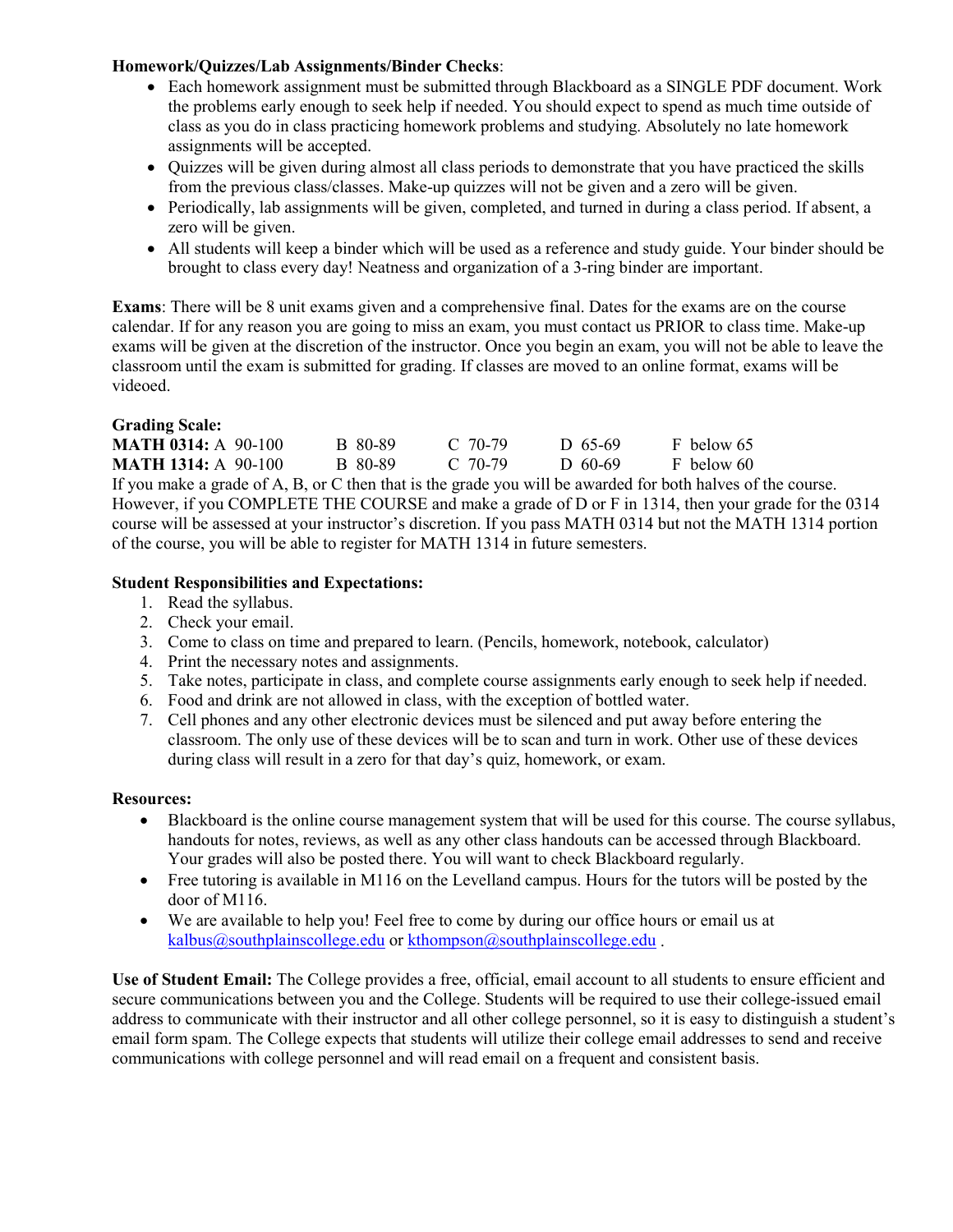## **South Plains College Common Course Syllabus: MATH 0314 Revised August 2021**

**Department:** Mathematics, Engineering, and Computer Science

**Discipline:** Mathematics

**Course Number:** MATH 0314

**Course Title:** College Algebra Support Course

**Available Formats:** conventional, hybrid, and internet

**Campuses:** Levelland, Reese, Plainview, Lubbock Center

**Course Description:** Math 0314 is to be taken concurrently with MATH 1314. Background topics which are necessary for a student to successfully complete MATH 1314 will be covered, with an emphasis on fractions, factoring polynomials, functions, exponents, and operating with radical and rational expressions.

**Prerequisite:** Minimum score of 340 on the TSIA1, minimum diagnostic score of 3 on the TSIA2, a successful completion with a grade of 'C' or better in MATH 0315, or a successful completion of NCBM-0105.

**Credit:** 3 **Lecture:** 3 **Lab:** 1

**Textbook:** *College Algebra with Intermediate Algebra: A Blended Course*, Beecher, Penna, Johnson, and Bittinger, 2018, 1<sup>st</sup> Edition, Prentice Hall/Pearson Education

**Supplies:** Please see the instructor's course information sheet for specific supplies.

#### **This course partially satisfies a Core Curriculum Requirement**: None

#### **Core Curriculum Objectives addressed:**

- **Communications skills**—to include effective written, oral and visual communication
- **Critical thinking skills**—to include creative thinking, innovation, inquiry, and analysis, evaluation and synthesis of information
- **Empirical and quantitative competency skills**—to manipulate and analyze numerical data or observable facts resulting in informed conclusions

**Student Learning Outcomes:** Upon completion of this course and receiving a passing grade, the student will be able to:

- 1. Demonstrate and apply knowledge of properties of functions, including domain and range, operations, compositions, and inverses.
- 2. Recognize and apply polynomial, rational, radical, exponential and logarithmic functions and solve related equations.
- 3. Apply graphing techniques.
- 4. Evaluate all roots of higher degree polynomial and rational functions.
- 5. Recognize, solve and apply systems of linear equations using matrices.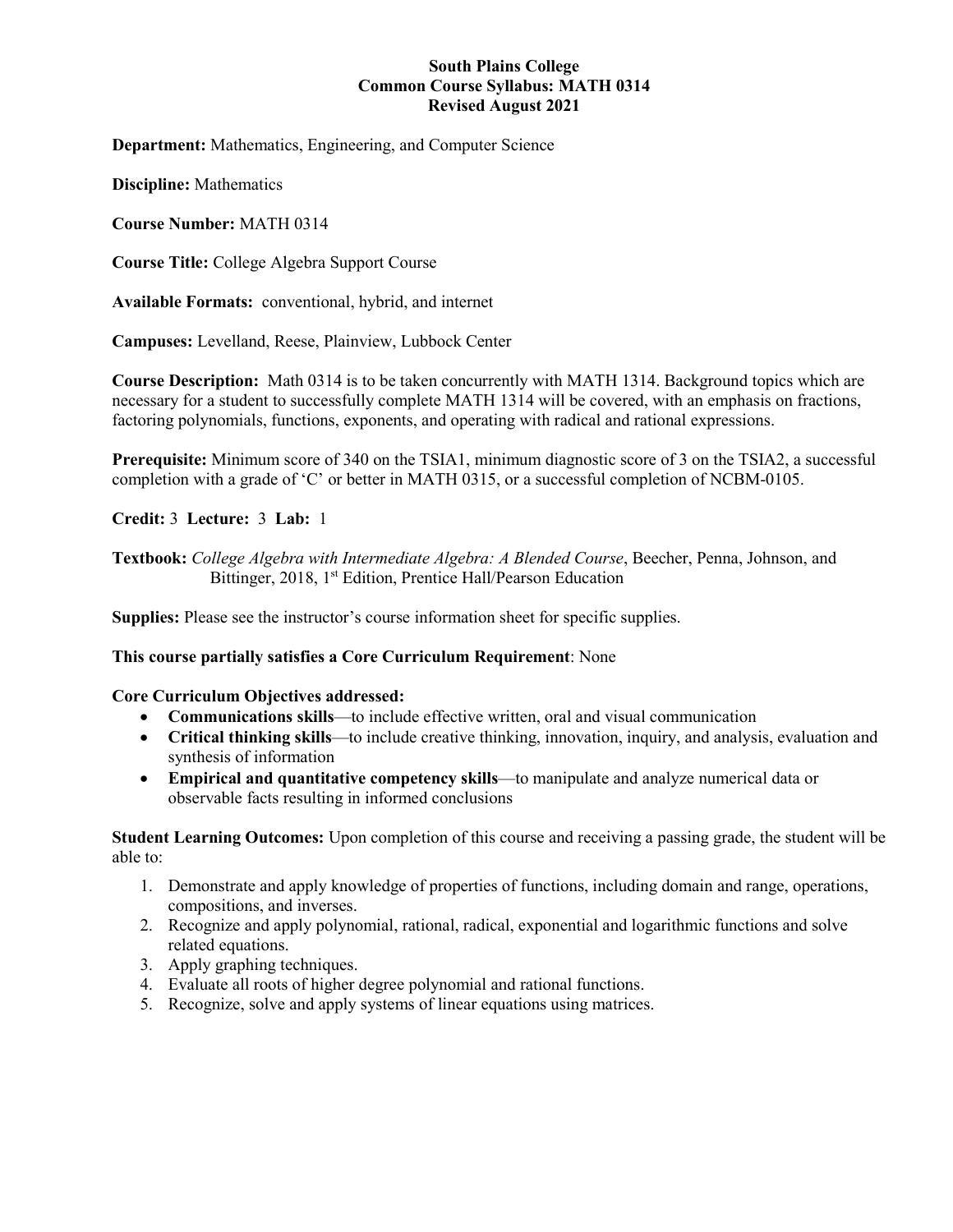## **South Plains College Common Course Syllabus: MATH 1314 Revised August 2021**

**Department:** Mathematics, Engineering, and Computer Science

**Discipline:** Mathematics

**Course Number:** MATH 1314

**Course Title:** College Algebra

**Available Formats:** conventional, hybrid, internet, and ITV

**Campuses:** Levelland, Reese, Plainview, Lubbock Center, and Dual Credit

**Course Description:** In-depth study and applications of polynomial, rational, radical, exponential and logarithmic functions, and systems of equations using matrices. Additional topics such as sequences, series, probability, and conics may be included.

**Prerequisite:** Minimum score of 350 on the TSIA1, minimum score of 950 on the TSIA2, a diagnostic score of 6 on the TSIA2, TSI-exempt status, a successful completion with a grade of 'C' or better in MATH 0320, or successful completion of NCBM-0114.

**Credit:** 3 **Lecture:** 3 **Lab:** 1

**Textbook:** *College Algebra with Intermediate Algebra: A Blended Course*, Beecher, Penna, Johnson, and Bittinger, 2018, 1<sup>st</sup> Edition, Prentice Hall/Pearson Education

**Supplies:** Please see the instructor's course information sheet for specific supplies.

**This course partially satisfies a Core Curriculum Requirement**: Mathematics Foundational Component Area (020)

**Core Curriculum Objectives addressed:**

- **Communications skills**—to include effective written, oral and visual communication
- **Critical thinking skills**—to include creative thinking, innovation, inquiry, and analysis, evaluation and synthesis of information
- **Empirical and quantitative competency skills**—to manipulate and analyze numerical data or observable facts resulting in informed conclusions

**Student Learning Outcomes:** Upon completion of this course and receiving a passing grade, the student will be able to:

- 6. Demonstrate and apply knowledge of properties of functions, including domain and range, operations, compositions, and inverses.
- 7. Recognize and apply polynomial, rational, radical, exponential and logarithmic functions and solve related equations.
- 8. Apply graphing techniques.
- 9. Evaluate all roots of higher degree polynomial and rational functions.
- 10. Recognize, solve and apply systems of linear equations using matrices.

**Student Learning Outcomes Assessment:** A pre- and post-test questions will be used to determine the extent of improvement that the students have gained during the semester

**Course Evaluation:** There will be departmental final exam questions given by all instructors.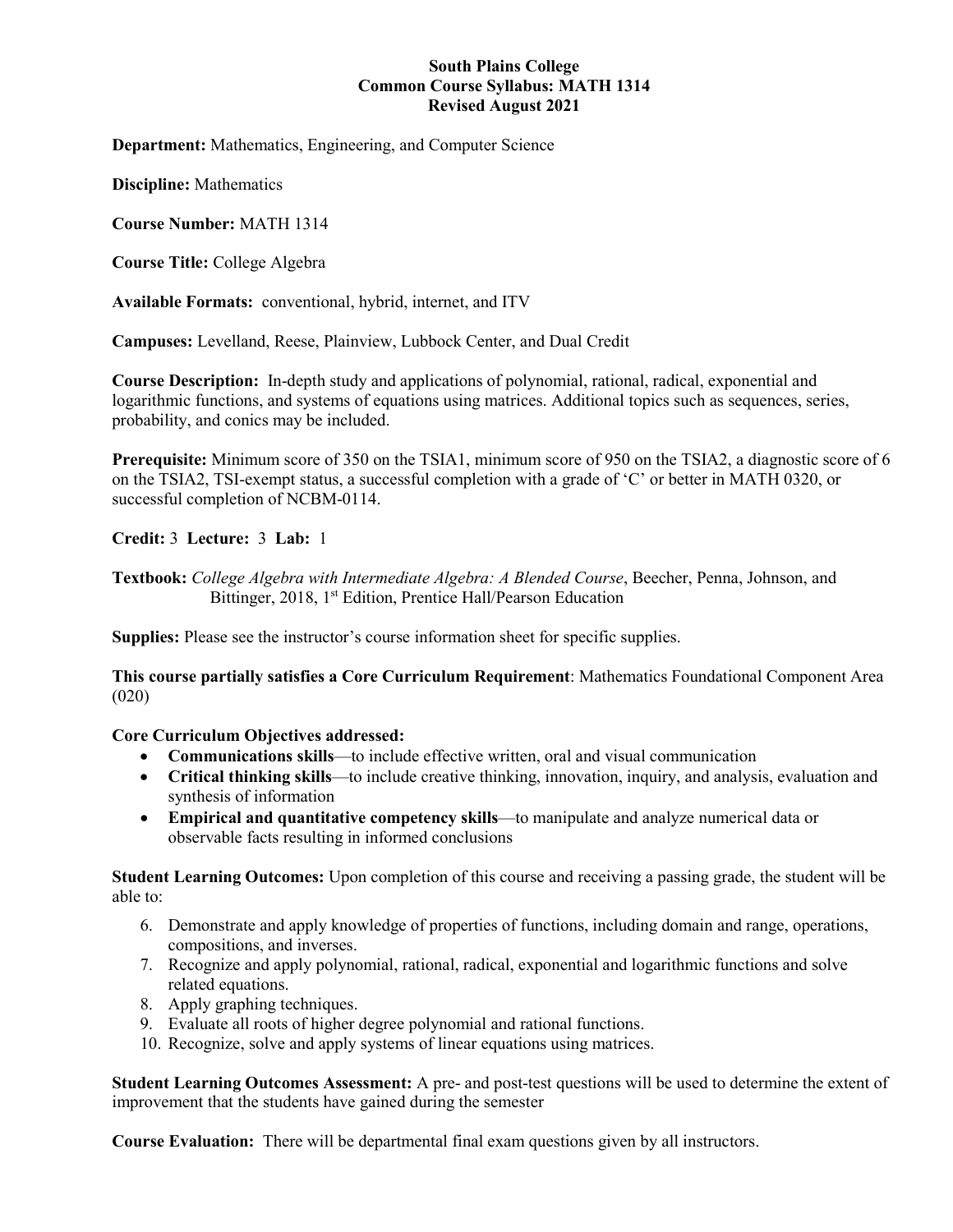**Attendance/Student Engagement Policy:** Attendance and engagement are the most critical activities for success in this course. The instructor maintains records of the student's attendance and submission of assignments throughout the semester. The student is expected to attend at least eighty percent (80%) of the **total** class meetings **and** submit at least eighty percent (80%) of the **total** class assignments to have the best chance of success. If the student fails to meet these minimum requirements, the instructor may remove the student from the class with an X, upon their discretion, to help the student from harming their GPA. If the student can not receive an X, the instructor will assign an F.

Plagiarism violations include, but are not limited to, the following:

- 1. Turning in a paper that has been purchased, borrowed, or downloaded from another student, an online term paper site, or a mail order term paper mill;
- 2. Cutting and pasting together information from books, articles, other papers, or online sites without providing proper documentation;
- 3. Using direct quotations (three or more words) from a source without showing them to be direct quotations and citing them; or
- 4. Missing in-text citations.

Cheating violations include, but are not limited to, the following:

- 1. Obtaining an examination by stealing or collusion;
- 2. Discovering the content of an examination before it is given;
- 3. Using an unauthorized source of information (notes, textbook, text messaging, internet, apps) during an examination, quiz, or homework assignment;
- 4. Entering an office or building to obtain an unfair advantage;
- 5. Taking an examination for another;
- 6. Altering grade records;
- 7. Copying another's work during an examination or on a homework assignment;
- 8. Rewriting another student's work in Peer Editing so that the writing is no longer the original student's;
- 9. Taking pictures of a test, test answers, or someone else's paper.

**COVID Syllabus Statement:** It is the policy of South Plains College that as a condition of on-campus enrollment, all students are required to engage in safe behaviors to avoid the spread of COVID-19 in the SPC community. There will be no requirement for face coverings at any location on any South Plains College campus or classroom. Faculty, staff, or students may continue to wear a mask voluntarily, but there will be no requirements for face coverings in any circumstance. Students who believe they have been exposed or may be COVID-19 positive, must contact Health Services, DeEtte Edens, BSN, RN at (806) 716-2376 or [dedens@southplainscollege.edu.](mailto:dedens@southplainscollege.edu)

If you are experiencing any of the following symptoms please do not attend class and either seek medical attention or get tested for COVID-19.

- Cough, shortness of breath, difficulty breathing
- Fever or chills
- Muscles or body aches
- Vomiting or diarrhea
- New loss of taste and smell

Please also notify DeEtte Edens, BSN, RN, Associate Director of Health & Wellness, at [dedens@southplainscollege.edu](mailto:dedens@southplainscollege.edu) or 806-716-2376.

**Student Code of Conduct Policy**: Any successful learning experience requires mutual respect on the part of the student and the instructor. Neither instructor nor student should be subject to others' behavior that is rude, disruptive, intimidating, aggressive, or demeaning**.** Student conduct that disrupts the learning process or is deemed disrespectful or threatening shall not be tolerated and may lead to disciplinary action and/or removal from class.

**Diversity Statement:** In this class, the teacher will establish and support an environment that values and nurtures individual and group differences and encourages engagement and interaction. Understanding and respecting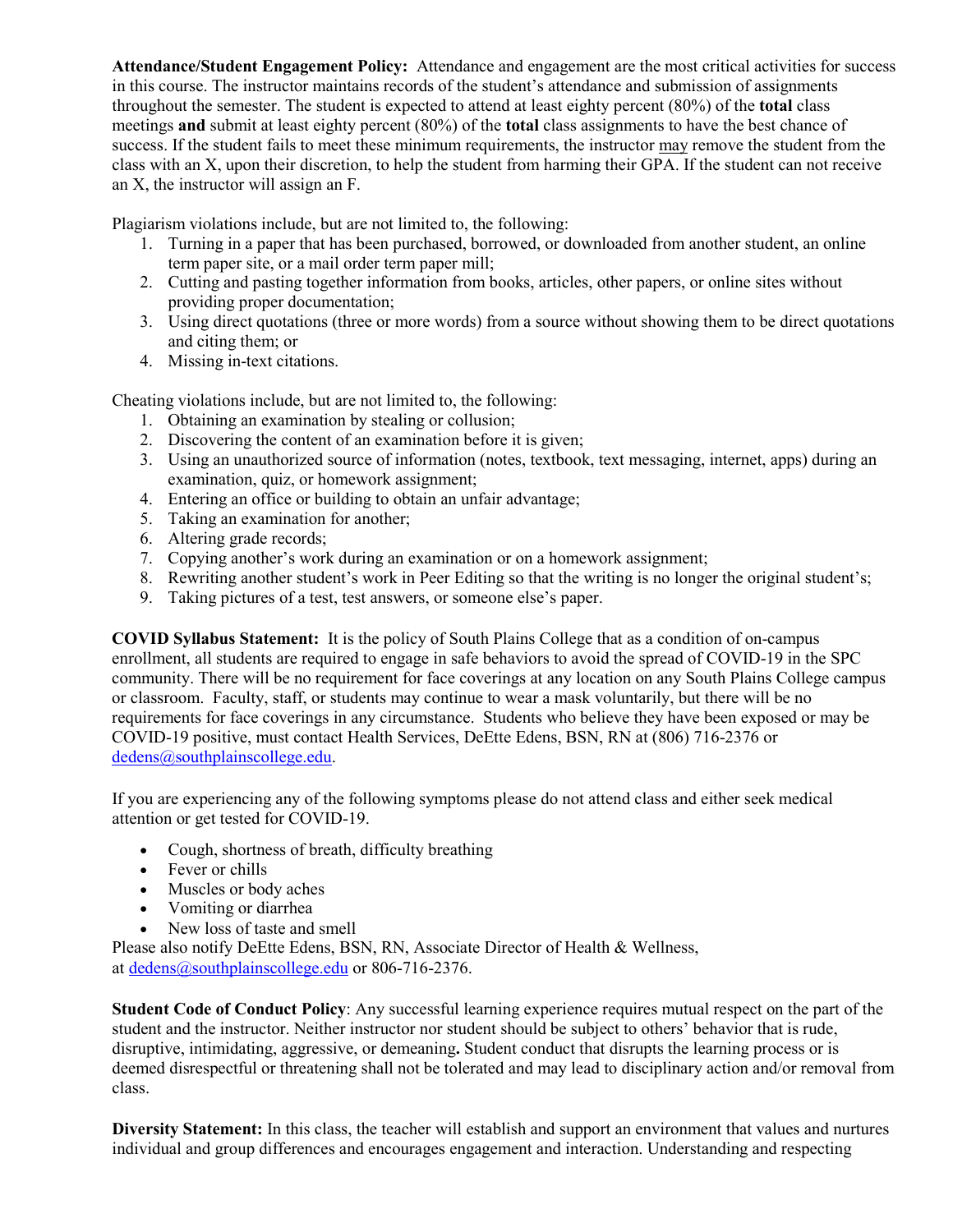multiple experiences and perspectives will serve to challenge and stimulate all of us to learn about others, about the larger world and about ourselves. By promoting diversity and intellectual exchange, we will not only mirror society as it is, but also model society as it should and can be.

**Disability Statement:** Students with disabilities, including but not limited to physical, psychiatric, or learning disabilities, who wish to request accommodations in this class should notify the Disability Services Office early in the semester so that the appropriate arrangements may be made. In accordance with federal law, a student requesting accommodations must provide acceptable documentation of his/her disability to the Disability Services Office. For more information, call or visit the Disability Services Office at Levelland (Student Health & Wellness Office) 806-716-2577, Reese Center (Building 8) 806-716-4675, or Plainview Center (Main Office) 806-716- 4302 or 806-296-9611.

**Nondiscrimination Policy:** South Plains College does not discriminate on the basis of race, color, national origin, sex, disability or age in its programs and activities. The following person has been designated to handle inquiries regarding the non-discrimination policies: Vice President for Student Affairs, South Plains College, 1401 College Avenue, Box 5, Levelland, TX 79336. Phone number 806-716-2360.

**Title IX Pregnancy Accommodations Statement:** If you are pregnant, or have given birth within six months, Under Title IX you have a right to reasonable accommodations to help continue your education. To [activate](http://www.southplainscollege.edu/employees/manualshandbooks/facultyhandbook/sec4.php) accommodations you must submit a Title IX pregnancy accommodations request, along with specific medical documentation, to the Director of Health and Wellness. Once approved, notification will be sent to the student and instructors. It is the student's responsibility to work with the instructor to arrange accommodations. Contact the Director of Health and Wellness at 806-716-2362 or [email](http://www.southplainscollege.edu/employees/manualshandbooks/facultyhandbook/sec4.php) [rcanon@southplainscollege.edu](mailto:rcanon@southplainscollege.edu) for assistance.

**Campus Concealed Carry**: Texas Senate Bill - 11 (Government Code 411.2031, et al.) authorizes the carrying of a concealed handgun in South Plains College buildings only by persons who have been issued and are in possession of a Texas License to Carry a Handgun. Qualified law enforcement officers or those who are otherwise authorized to carry a concealed handgun in the State of Texas are also permitted to do so. Pursuant to Penal Code (PC) 46.035 and South Plains College policy, license holders may not carry a concealed handgun in restricted locations. For a list of locations and Frequently Asked Questions, please refer to the Campus Carry page at: <http://www.southplainscollege.edu/campuscarry.php>

Pursuant to PC 46.035, the open carrying of handguns is prohibited on all South Plains College campuses. Report violations to the College Police Department at 806-716-2396 or 9-1-1.

**SPC Bookstore Price Match Guarantee Policy:** If you find a lower price on a textbook, the South Plains College bookstore will match that price. The difference will be given to the student on a bookstore gift certificate! The gift certificate can be spent on anything in the store.

If students have already purchased textbooks and then find a better price later, the South Plains College bookstore will price match through the first week of the semester. The student must have a copy of the receipt and the book has to be in stock at the competition at the time of the price match.

The South Plains College bookstore will happily price match BN.com & books on Amazon noted as *ships from and sold by Amazon.com*. Online marketplaces such as *Other Sellers* on Amazon, Amazon's Warehouse Deals, *fulfilled by* Amazon, BN.com Marketplace, and peer-to-peer pricing are not eligible. They will price match the exact textbook, in the same edition and format, including all accompanying materials, like workbooks and CDs.

A textbook is only eligible for price match if it is in stock on a competitor's website at time of the price match request. Additional membership discounts and offers cannot be applied to the student's refund.

Price matching is only available on in-store purchases. Digital books, access codes sold via publisher sites, rentals and special orders are not eligible. Only one price match per title per customer is allowed.

Note: The instructor reserves the right to modify the course syllabus and policies, as well as notify students of any changes, at any point during the semester.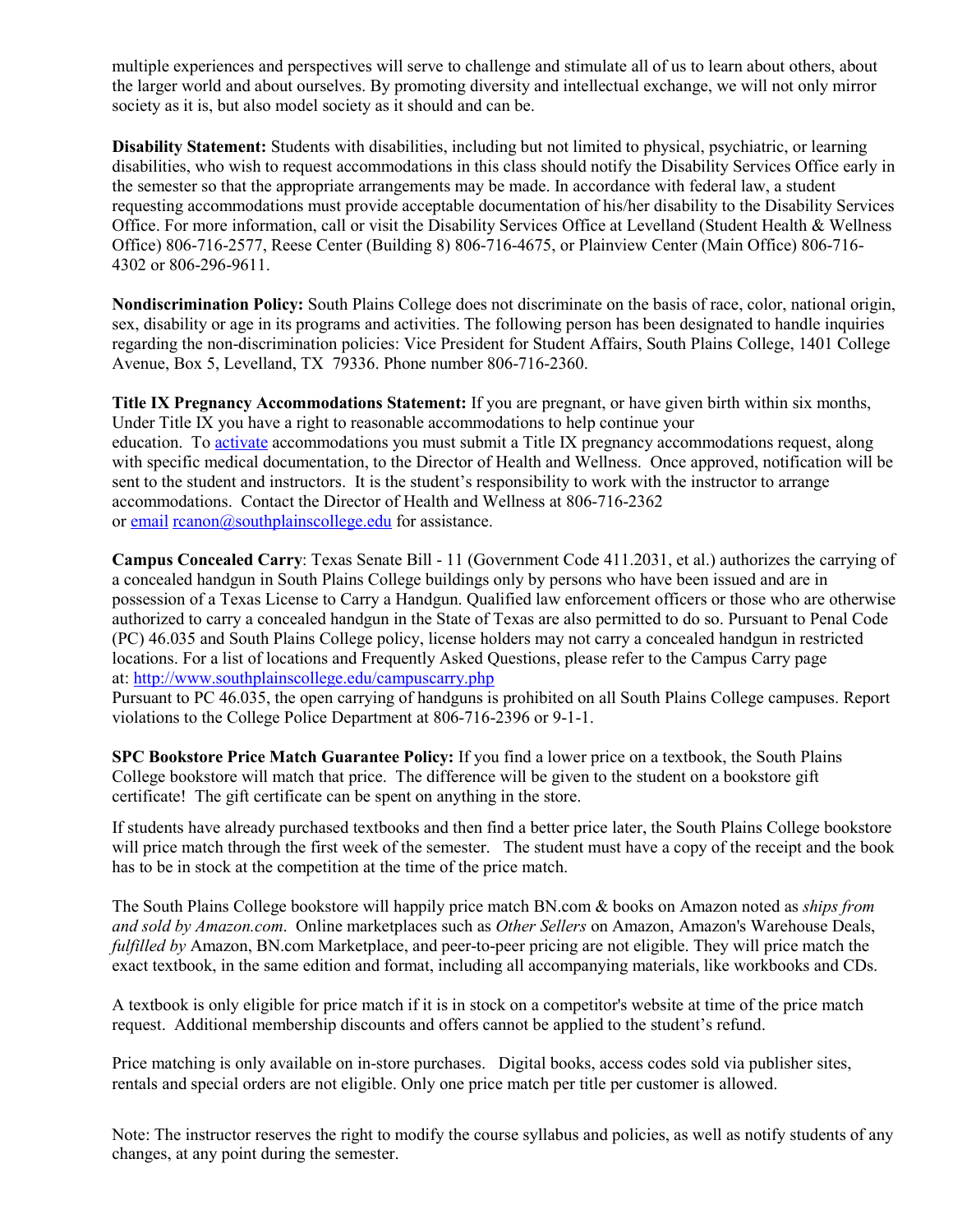| Week              | Date          | <b>Topic</b>                                                             | Notes, Assignment          |
|-------------------|---------------|--------------------------------------------------------------------------|----------------------------|
|                   | Aug $30 - M$  | Course Introduction/ Integers, Fraction Multiplication & Division        | Notes P1, Assignment P1    |
|                   | Aug $31 - T$  | Fraction Addition & Subtraction, Order of Operations                     | Notes P2, Assignment P2    |
| Week <sub>1</sub> | Sept $1 - W$  | Solving Linear and Absolute Value Equations                              | Notes 1, Assignment 1      |
|                   | Sept $2 - R$  | Solving Linear and Absolute Value Inequalities                           | Notes 2, Assignment 2      |
|                   | Sept $6 - M$  | Labor Day Holiday                                                        |                            |
|                   | Sept $7 - T$  | Polynomials: Exponent Rules                                              | Notes 3, Assignment 3      |
|                   | Sept $8 - W$  | Polynomials: Add, Subtract & Multiply                                    | Notes 4, Assignment 4      |
| Week <sub>2</sub> |               | Factoring: GCF, Trinomials with a Coefficient of 1                       | Factoring Flowchart/Tips   |
|                   | Sept $9 - R$  | Factoring: Trinomials, Grouping & Special Products                       | Notes 5, Assignment 5      |
|                   |               |                                                                          | Chart of Squares and Cubes |
|                   | Sept $13 - M$ | Summary of Factoring/Solving by Factoring                                | Notes 6, Assignment 6      |
| Week 3            | Sept $14 - T$ | Review 1                                                                 | Review 1                   |
|                   | Sept $15-W$   | Exam 1                                                                   |                            |
|                   | Sept $16 - R$ | Multiply and Divide Rational Expressions                                 | Notes 7, Assignment 7      |
|                   | Sept $20 - M$ | Add and Subtract Rational Expressions                                    | Notes 8, Assignment 8      |
| Week 4            | Sept $21 - T$ | Multiply, Divide, Add & Subtract Rational Expressions                    | Notes 9, Assignment 9      |
|                   | Sept $22 - W$ | <b>Solving Rational Equations</b>                                        | Notes 10, Assignment 10    |
|                   | Sept $23 - R$ | Review 2                                                                 | Review 2                   |
|                   | Sept $27 - M$ | Exam 2                                                                   |                            |
|                   | Sept $28 - T$ | Simplifying Radicals/Rational Exponents                                  | Notes 11, Assignment 11    |
| Week 5            | Sept $29 - W$ | Add, Subtract & Multiply Radicals                                        | Notes 12, Assignment 12    |
|                   | Sept $30 - R$ | Rationalizing Radical Expressions & The Complex Number System<br>Part 1  | Notes 13, Assignment 13    |
|                   | $Oct 4 - M$   | The Complex Number System Part $2 \&$ Solving Radical Equations          | Notes 14, Assignment 14    |
|                   |               | Part 1/Begin Review 3                                                    | Review 3                   |
|                   | Oct $5 - T$   | Solving Radical Equations Part 2/ Complete Review 3                      | Notes 15, Assignment 15    |
| Week 6            |               |                                                                          | Complete Review 3          |
|                   | Oct $6 - W$   | Exam 3                                                                   |                            |
|                   | Oct $7 - R$   | Functions Day 1                                                          | Notes 16, Assignment 16    |
|                   | Oct $11 - M$  | Functions Day 2                                                          | Notes 17, Assignment 17    |
| Week 7            | Oct $12 - T$  | Function Operations, Compositions & Inverses                             | Notes 18, Assignment 18    |
|                   | Oct $13-W$    | Linear Functions: Slope & Graphing/Begin Review 4                        | Notes 19, Assignment 19    |
|                   |               |                                                                          | Review 4                   |
|                   | Oct $14 - R$  | Linear Functions: Equations, Parallel & Perpendicular Lines/             | Notes 20, Assignment 20    |
|                   |               | Complete Review 4                                                        | Complete Review 4          |
|                   | Oct $18 - M$  | Exam 4                                                                   |                            |
|                   | Oct $19 - T$  | Solving Quadratics by Factoring and the Square Root Property             | Notes 21, Assignment 21    |
| Week 8            | Oct $20 - W$  | Solving Quadratics by Completing the Square and the Quadratic<br>Formula | Notes 22, Assignment 22    |
|                   | Oct $21 - R$  | <b>Graphing Quadratics</b>                                               | Notes 23, Assignment 23    |